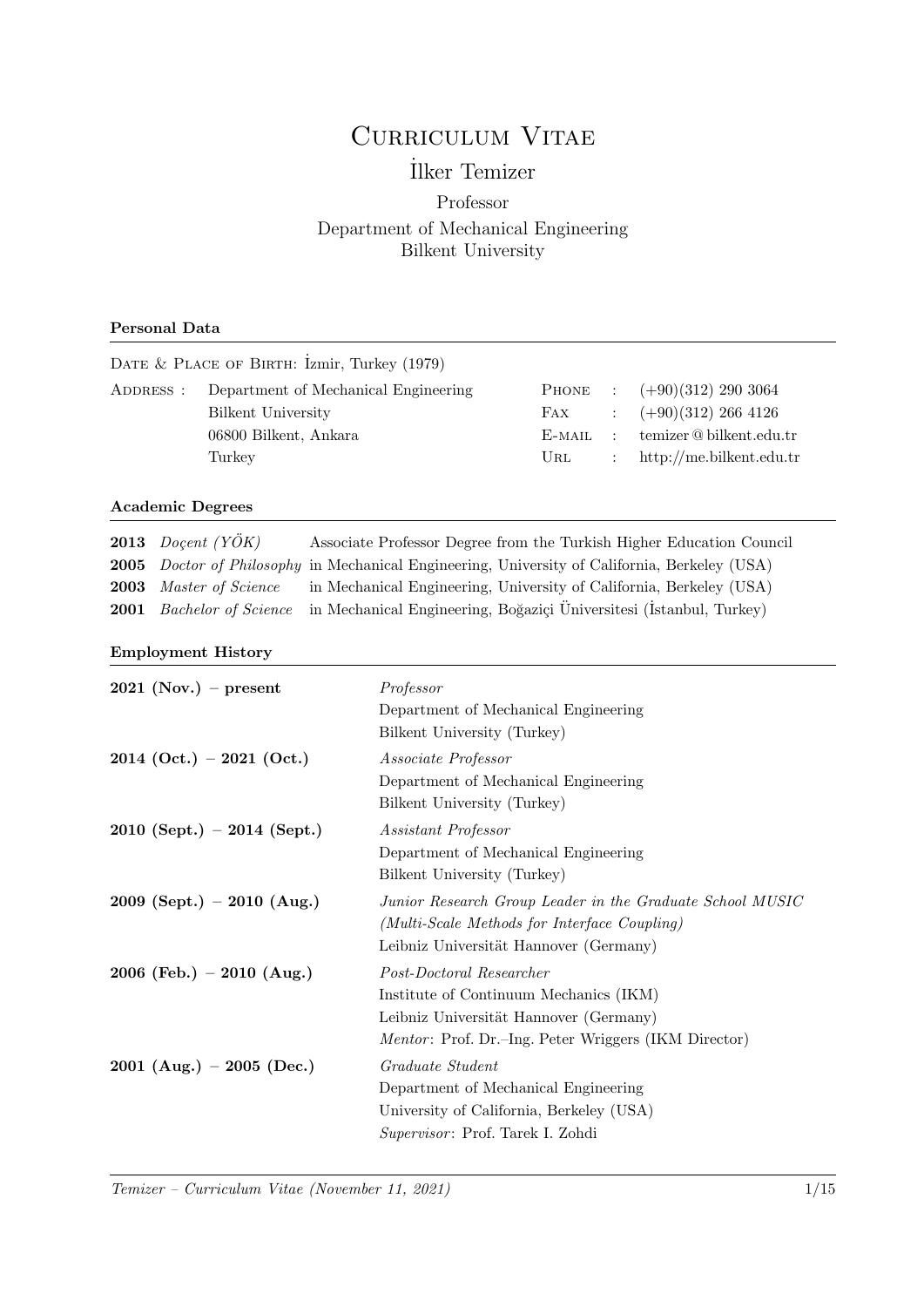#### Articles in Refereed Journals

(Advised and co-advised student names are <u>underlined</u>. Corresponding authors are marked with  $\dagger$ .)

- 43. Temizer,  $\dot{\mathbf{L}}^{\dagger}$  (2021). Radial and three-dimensional nonlocal pseudopotential calculations in gradientcorrected Kohn-Sham density functional theory based on higher-order finite element methods, Comput. Methods Appl. Mech. Engrg., 386:114094.
- 42. Temizer, İ.<sup>†</sup>, Motamarri, P., Gavini, G. (2020). NURBS-based Non-Periodic Finite Element Framework for Kohn-Sham Density Functional Theory Calculations, J. Comput. Phys., 410:109364.
- 41. Özcan, M., Çakmakcı, M., Temizer, İ.<sup>†</sup> (2020). Smart Composites with Tunable Stress-Strain Curves, Computational Mechanics, 65:375-394.
- 40. Çakal, B.A., Temizer, İ.<sup>†</sup>, Terada, K., Kato, J. (2019). Microscopic Design and Optimization of Hydrodynamically Lubricated Dissipative Interfaces, International Journal for Numerical Methods in Engineering, 120:153-178.
- 39. Nishi, S.<sup>†</sup>, Terada, K.<sup>†</sup>, **Temizer, İ.** (2019). Isogeometric analysis for numerical plate testing of dry woven fabrics involving frictional contact at meso-scale. Computational Mechanics, 64:211-229.
- 38. Yıldıran, İ. N., Temizer, İ.<sup>†</sup>, Çetin, B. (2017). Homogenization in Hydrodynamic Lubrication: Microscopic Regimes and Re-Entrant Textures. Journal of Tribology, 140:011701(1-19).
- 37. Waseem, A., Temizer,  $\dot{\mathbf{L}}^{\dagger}$ , Kato, J., Terada, K. (2017). Micro-Texture Design and Optimization in Hydrodynamic Lubrication via Two-Scale Analysis. Struct. Multidisc. Optim., 56:227-248.
- 36. Waseem, A., Guilleminot, J.<sup>†</sup>, **Temizer, İ.** (2017). Stochastic Multiscale Analysis in Hydrodynamic Lubrication. Int. J. Numer. Meth. Engrg., 112:1070-1093.
- 35. Kılıç, K. İ., Temizer, İ.<sup>†</sup> (2016). Tuning Macroscopic Sliding Friction at Soft Contact Interfaces: Interaction of Bulk and Surface Heterogeneities. Tribology International., 104:83-97.
- 34. Waseem, A., Temizer,  $\dot{\mathbf{L}}^{\dagger}$ , Kato, J., Terada, K. (2016). Homogenization-Based Design of Surface Textures in Hydrodynamic Lubrication. Int. J. Numer. Meth. Engrg., 108:1427-1450.
- 33. Temizer, I.<sup>†</sup>, Stupkiewicz, S. (2016). Formulation of the Reynolds Equation on a Time-Dependent Lubrication Surface. Proc. R. Soc. A, 472:20160032.
- 32. Temizer,  $\dot{\mathbf{L}}^{\dagger}$  (2016). Sliding Friction Across the Scales: Thermomechanical Interactions and Dissipation Partitioning. J. Mech. Phys. Solids, 89:126-148.
- 31. Hesch, C.<sup>†</sup>, Franke, M, Dittmann, M., **Temizer, İ.** (2016). Hierarchical NURBS and a higher-order phase-field approach to fracture for finite-deformation contact problems. Comput. Methods Appl. Mech. Engrg., 301:242-258.
- 30. Temizer,  $\dot{\mathbf{L}}^{\dagger}$ , Hesch, C. (2016). Hierarchical NURBS in Frictionless Contact. Comput. Methods Appl. Mech. Engrg., 299:161-186.
- 29. Kabacaoğlu, G., Temizer,  $\dot{\mathbf{I}}$ .<sup>†</sup> (2015). Homogenization of soft interfaces in time-dependent hydrodynamic lubrication. Computational Mechanics, 56:421-441.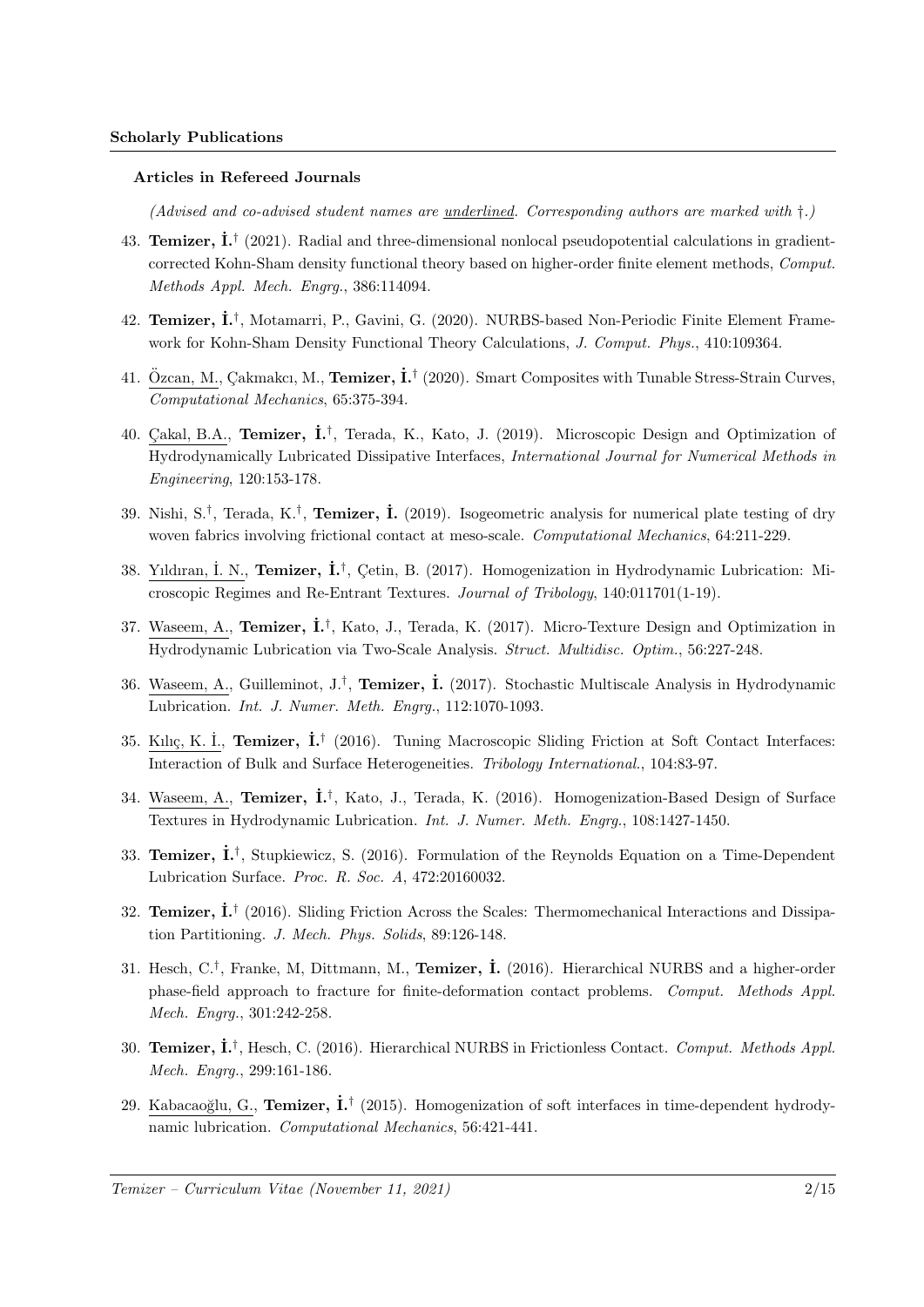- 28. Temizer,  $\dot{\mathbf{L}}^{\dagger}$  (2014). Computational Homogenization of Soft Matter Friction: Isogeometric Framework and Elastic Boundary Layers. Int. J. Numer. Meth. Engrg., 100:953-981.
- 27. Temizer, İ.<sup>†</sup>, Abdalla, M.M., Gürdal, Z. (2014). An Interior Point Method for Isogeometric Contact. Comput. Methods Appl. Mech. Engrg., 276:589-611.
- 26. Dittmann, M., Franke, M., Temizer, İ., Hesch, C.<sup>†</sup> (2014). Isogeometric Analysis and thermomechanical mortar contact problems. Comput. Methods Appl. Mech. Engrg., 274:192-212.
- 25. Wu, T.<sup>†</sup>, Temizer, İ., Wriggers, P. (2014). Multiscale Hydro-Thermo-Chemo-Mechanical Coupling: Application to Alkali-Silica Reaction. Comput. Mat. Sci., 84:381-395.
- 24. Temizer,  $\dot{\mathbf{I}}$ . (2014). Multiscale Thermomechanical Contact: Computational Homogenization with Isogeometric Analysis. Int. J. Numer. Meth. Engrg., 97:582-607.
- 23. Temizer,  $\dot{\mathbf{I}}$ .<sup>†</sup> (2013). Granular Contact Interfaces with Non-Circular Particles. Tribology International, 67:229-239.
- 22. Temizer,  $\dot{\mathbf{L}}^{\dagger}$ , Wu, T., Wriggers, P. (2013). On the Optimality of the Window Method in Computational Homogenization. Int. J. Eng. Sci., 64:66-73.
- 21. Temizer,  $\dot{\mathbf{L}}^{\dagger}$  (2013). A Mixed Formulation of Mortar-Based Contact with Friction. Comput. Methods Appl. Mech. Engrg., 255:183-195.
- 20. Wu, T.<sup>†</sup>, **Temizer, İ.**, Wriggers, P. (2013). Computational Thermal Homogenization of Concrete. Cement & Concrete Composites, 35:59-70.
- 19. Budt, M.<sup>†</sup>, **Temizer, İ.**, Wriggers, P. (2012). A Computational Homogenization Framework for Soft Elastohydrodynamic Lubrication, Computational Mechanics, 49:749-767.
- 18. Temizer, İ.<sup>†</sup> (2012). A Mixed Formulation of Mortar-Based Frictionless Contact. Comput. Methods Appl. Mech. Engrg., 223-224:173-185.
- 17. Temizer,  $\dot{\mathbf{L}}^{\dagger}$  (2012). On the Asymptotic Expansion Treatment of Two-Scale Finite Thermoelasticity. Int. J. Eng. Sci., 53:74-84.
- 16. Temizer,  $\dot{\mathbf{L}}^{\dagger}$ , Wriggers, P., Hughes, T.J.R. (2012). Three-Dimensional Mortar-Based Frictional Contact Treatment in Isogeometric Analysis with NURBS. Comput. Methods Appl. Mech. Engrg., 209-212:115-128.
- 15. De Lorenzis, L.<sup>†</sup>, **Temizer, İ.**, Wriggers, P., Zavarise, G. (2011). A large deformation frictional contact formulation using NURBS-based isogeometric analysis. Int. J. Numer. Meth. Engrg., 87:1278-1300.

#### [The following works were completed during post-doctoral research.]

- 14. Temizer,  $\dot{\mathbf{L}}^{\dagger}$ , Wriggers, P., Hughes, T.J.R. (2011). Contact Treatment in Isogeometric Analysis with NURBS. Comput. Methods Appl. Mech. Engrg., 200:1100-1112.
- 13. Ma,  $J.\dot{J}$ , **Temizer, İ.**, Wriggers, P. (2011). Random homogenization analysis in linear elasticity based on analytical bounds and estimates. Int. J. Solid Struct., 48:280-291.
- 12. Temizer,  $\dot{\mathbf{L}}^{\dagger}$  (2011). Thermomechanical Contact Homogenization with Random Rough Surfaces and Microscopic Contact Resistance. Tribology International, 44:114-124.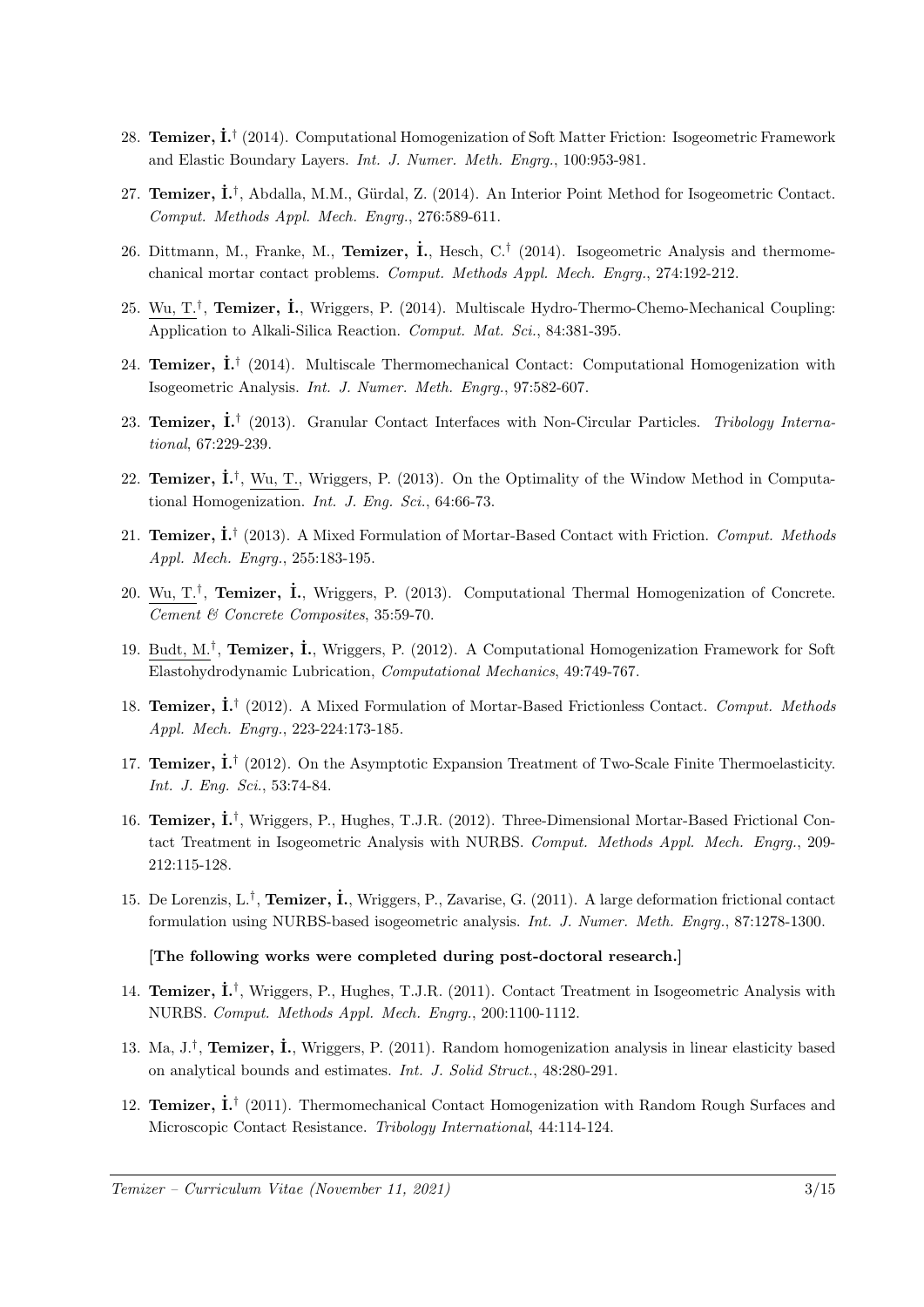- 11. Temizer,  $\dot{\mathbf{L}}^{\dagger}$ , Wriggers, P. (2011). Homogenization in Finite Thermoelasticity. *J. Mech. Phys. Solids*, 59:344-372.
- 10. **Temizer,**  $\mathbf{i}$ **.**<sup>†</sup>, Wriggers, P. (2011). An adaptive multiscale resolution strategy for the finite deformation analysis of microheterogeneous structures. Comput. Methods Appl. Mech. Engrg., 200:2639-2661.
- 9. Temizer,  $\dot{\mathbf{L}}^{\dagger}$ , Wriggers, P. (2010). Inelastic analysis of granular interfaces via computational contact homogenization. *Int. J. Numer. Meth. Engrg.*, 84:883-915.
- 8. Temizer,  $\dot{\mathbf{I}}$ .<sup>†</sup>, Wriggers, P. (2010). Thermal contact conductance characterization via computational contact homogenization: A finite deformation theory framework. Int. J. Numer. Meth. Engry., 83:27-58.
- 7. Temizer,  $\dot{\mathbf{I}}$ .<sup>†</sup>, Wriggers, P. (2010). A micromechanically motivated higher-order continuum formulation of linear thermal conduction. Z. Angew. Math. Mech., 90 (10-11): 768-782.
- 6. Temizer,  $\dot{\mathbf{I}}$ .<sup>†</sup>, Wriggers, P. (2008). On the computation of the macroscopic tangent for multiscale volumetric homogenization problems. Comput. Methods Appl. Mech. Engrg., 198 (3-4): 495-510.
- 5. Temizer,  $\dot{\mathbf{I}}$ .<sup>†</sup>, Wriggers, P. (2008). A multiscale contact homogenization technique for the modeling of third bodies in the contact interface. Comput. Methods Appl. Mech. Engrg., 198 (3-4): 377-396.
- 4. Temizer,  $\dot{\mathbf{I}}$ .<sup>†</sup>, Wriggers, P. (2008). On a mass conservation criterion in homogenization. *Journal of* Applied Mechanics, Trans. ASME, 75:054503.
- 3. Temizer,  $\dot{\mathbf{L}}^{\dagger}$ , Wriggers, P. (2007). An adaptive method for homogenization in orthotropic nonlinear elasticity. Comput. Methods Appl. Mech. Engrg., 196 (35-36):3409-3423.

#### [The following works were completed during MS/PhD research.]

- 2. Temizer,  $\dot{\mathbf{I}}$ .<sup>†</sup>, Zohdi, T. I. (2007). A numerical method for homogenization in non-linear elasticity. Computational Mechanics, 40 (2):281-298.
- 1. Temizer,  $\dot{\mathbf{L}}^{\dagger}$ , Zohdi, T. I.<sup>†</sup> (2005). Agglomeration and refragmentation in microscale granular flows. International Journal of Fracture, 131 (3):L37-L44.

#### Dissertations

- 2. Temizer, I. (2005). Homogenization in Linear and Non-Linear Elasticity. PhD thesis, University of California, Berkeley, California (USA). (Supervisor: Prof. T. I. Zohdi)
- 1. Temizer, İ. (2003). A Model for Aggregation in a Class of Granular Materials. MS thesis, University of California, Berkeley, California (USA). (Supervisor: Prof. T. I. Zohdi)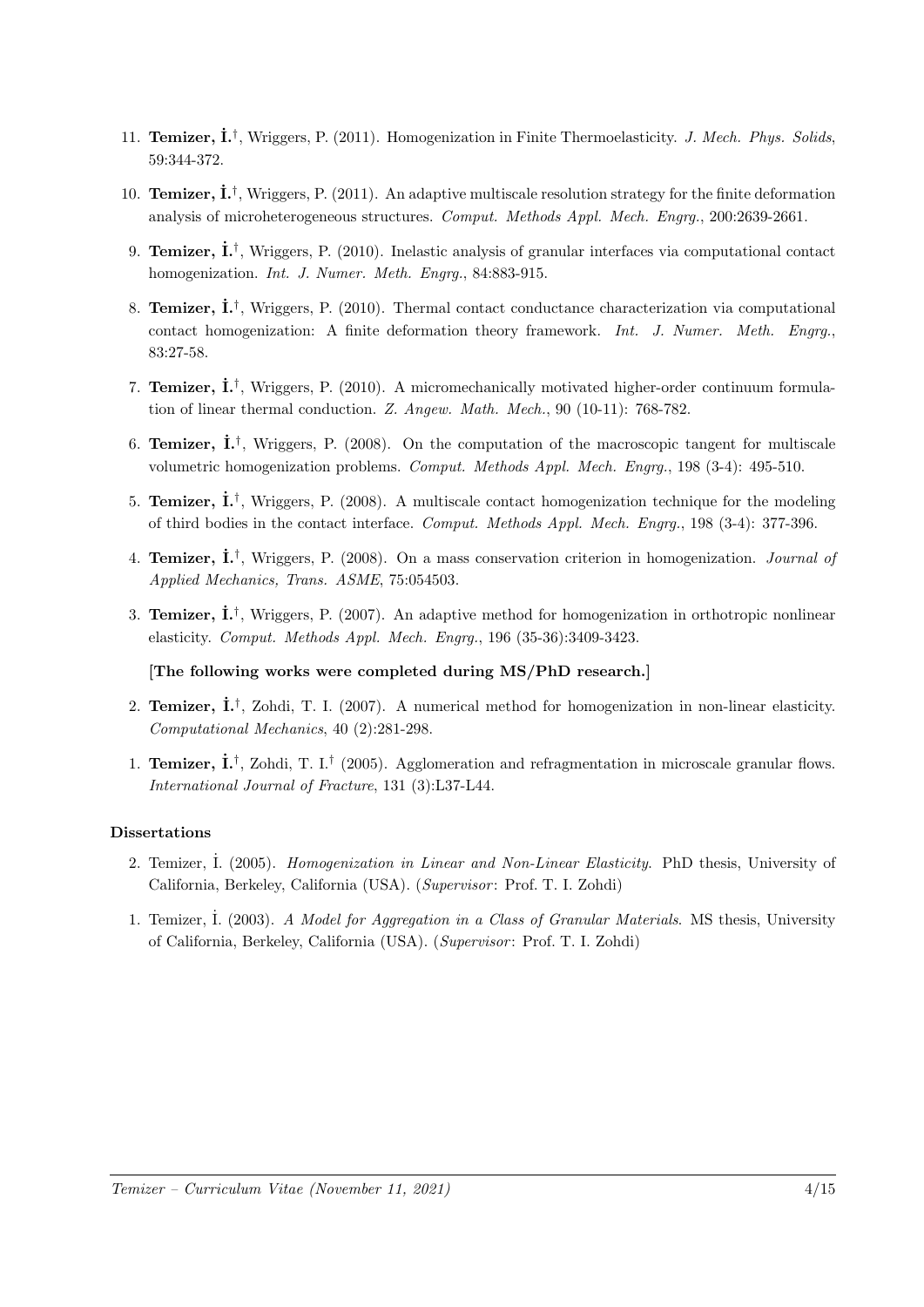#### Online Lecture Material

Lecture Notes on Micromechanics and Homogenization (238 pages)

The lecture material, with Fortran and MATLAB codes for the accompanying exercises, is available for free download at http://sourceforge.net/projects/multiscale [more than 4,000 downloads].

Lecture Videos on Solid Mechanics Courses

Lectures for the following elective courses are available online at the Bilkent University YouTube channel (https://www.youtube.com/BilkentUniversitesi):

1. ME446 (Applications of Solid Mechanics) / undergraduate-level course [more than 25,000 views]

2. ME550 (Continuum Mechanics) / graduate-level course [more than 83,000 views]

Lecture-laboratory-recitation videos of a 2nd-year core curriculum course are also available online at the YouTube channel Mechanics and Materials II:

3. ME232 (Mechanics and Materials II) / undergraduate-level course

#### Research Grants

- 9. "Accelerated Micromechanics and Design of 3D-Printed Porous Metals Under Fatigue Loading" Funding Agency: EU Horizon 2020 Program – TÜBİTAK CoCirculation2 – 2236 project (120C072) Research Funds: 143,520 EUR – 01.11.2020-01.11.2022 (2 years) Status / Position: ongoing / consultant (post-doctoral researcher: Farzin Mozafari)
- 8. "NURBS-based Finite Element Analysis Framework for Kohn-Sham Density Functional Theory" Funding Agency:  $\overline{TUBITAK} - 1001$  project (119M981) Research Funds: 398,000 TL (60,000 EUR) – 01.03.2020-01.04.2022 (24 months) Status / Position: ongoing / principal (sole) investigator
- 7. "Hierarchical Isogeometric Analysis Technology and Computational Contact Mechanics" Funding Agency:  $TÜBITAK - 1001$  project (115M678) Research Funds: 163,500 TL (50,000 EUR) – 01.09.2015-01.09.2017 (24 months) Status / Position: completed / principal (sole) investigator
- 6. "Multiscale Analysis and Micro-Texture Design for Lubrication Interfaces" Funding Agency:  $TÜBITAK - 1001$  project (114M406) Research Funds: 152,880 TL (53,000 EUR) – 15.10.2014-15.04.2017 (30 months) Status / Position: completed / principal (sole) investigator
- 5. "MultiscaleFSI: Multiscale Fluid-Solid Interaction in Heterogeneous Materials and Interfaces" Funding Agency: EU-FP7 (European Union 7th Framework Programme) – Marie Curie CIG project Research Funds: 100,000 EUR – 01.10.2012-01.10.2016 (4 years) Status / Position: completed / principal (sole) investigator
- 4. "Granular Contact Interfaces with Non-Circular Particles" Funding Agency: Michelin Tire Company Research Funds: 12,000 EUR – 2011-2012 (6 Months) Status / Position: completed / principal (sole) investigator
- 3. "Thermomechanical homogenization techniques for metallic and polymeric microrough contact interfaces: theoretical foundations, numerical modelling and multiscale implementation"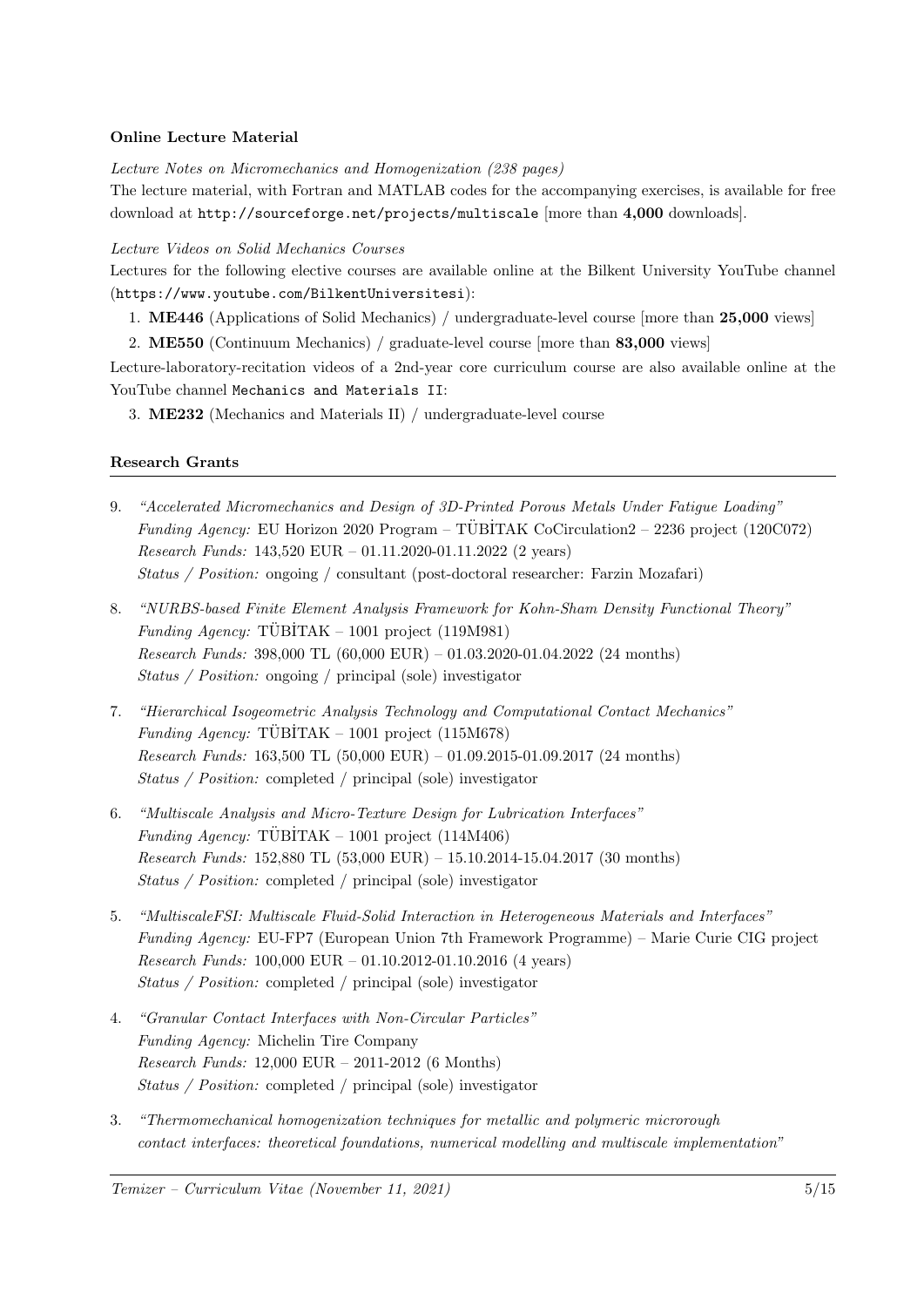Funding Agency: TÜBİTAK – 3501 project  $(110M661)$ Research Funds: 141,080 TL (64,000 EUR) – 15.04.2011-15.10.2013 (30 months) Status / Position: completed / principal (sole) investigator

#### [The following grants were obtained during post-doctoral research.]

- 2. "Multiscale Contact Homogenization of Granular Interfaces" Funding Agency: DFG (German Research Foundation – WR 19/41) Research Funds: 216,000 EUR – 2009-2012 (3 years) Status / Position: completed / researcher (principal investigator: Prof. P. Wriggers)
- 1. "Adaptive Multiscale Modeling and Analysis of Heterogeneous Materials" Funding Agency: DFG (German Research Foundation – WR 19/36) Research Funds: 340,000 EUR – 2007-2013 (3+3 years) Status / Position: completed / researcher (principal investigator: Prof. P. Wriggers)

#### Research Supervision

#### Graduate Students

- 8. Berkan Dedeoğlu (Sept. 2021 ). MS thesis, Bilkent University.
- 7. Sarp Ilgaz Koç (Sept. 2021 ). MS thesis, Bilkent University. (Co-advisor: L. Biancofiore)
- 6. Sena Pekol (Sept. 2020 ). MS thesis, Bilkent University.
- 5. Kaan Karaca (Sept. 2018 2021). Geometry Optimization with Variationally Consistent Forces Using Higher-Order Finite Element Methods in Kohn-Sham Density Functional Theory Calculations. MS thesis, Bilkent University.
- 4. Müge Özcan (Sept. 2016 Dec. 2018). Smart Composites with Tunable Stress-Strain Curves. MS thesis, Bilkent University.  $(Co\text{-}advisor: M. Cakmakc1)$
- 3. Abdullah Waseem (Sept. 2013 Aug. 2016). Homogenization-based Microscopic Texture Design and Optimization in Hydrodynamic Lubrication. MS thesis, Bilkent University.

#### [The following graduate students had external affiliation.]

- 2. Tao Wu (2014). Multiscale Chemo-Thermal-Mechanical Modeling and Analysis of Concrete. Ph.D. thesis, Leibniz Universität Hannover (Germany). (Co-advisor: Prof. P. Wriggers)
- 1. Michael Budt (2011). Computational Homogenization Framework for Soft Elasto-Hydrodynamic Lubrication. Ph.D. thesis, Leibniz Universität Hannover (Germany). (Co-advisor: Prof. P. Wriggers)

#### Undergraduate Students

- 9. Sarp Ilgaz Koç (graduated in Spring 2021 continued as a MS student). UG Research, Bilkent University.  $(Co\text{-}advisor: L. Biancofore)$
- 8. Ahmet Keleş (graduated in Spring 2021 next position: MS student at Bilkent University). Space-Time Topology Optimization of Tunable Microstructures. UG Research, Bilkent University.
- 7. Muhammed Aybars Yalçın (graduated in Spring 2020 next position: TAI). Atomic Calculations with Higher-Order Finite Elements in Kohn-Sham Density Functional Theory. UG Research, Bilkent University.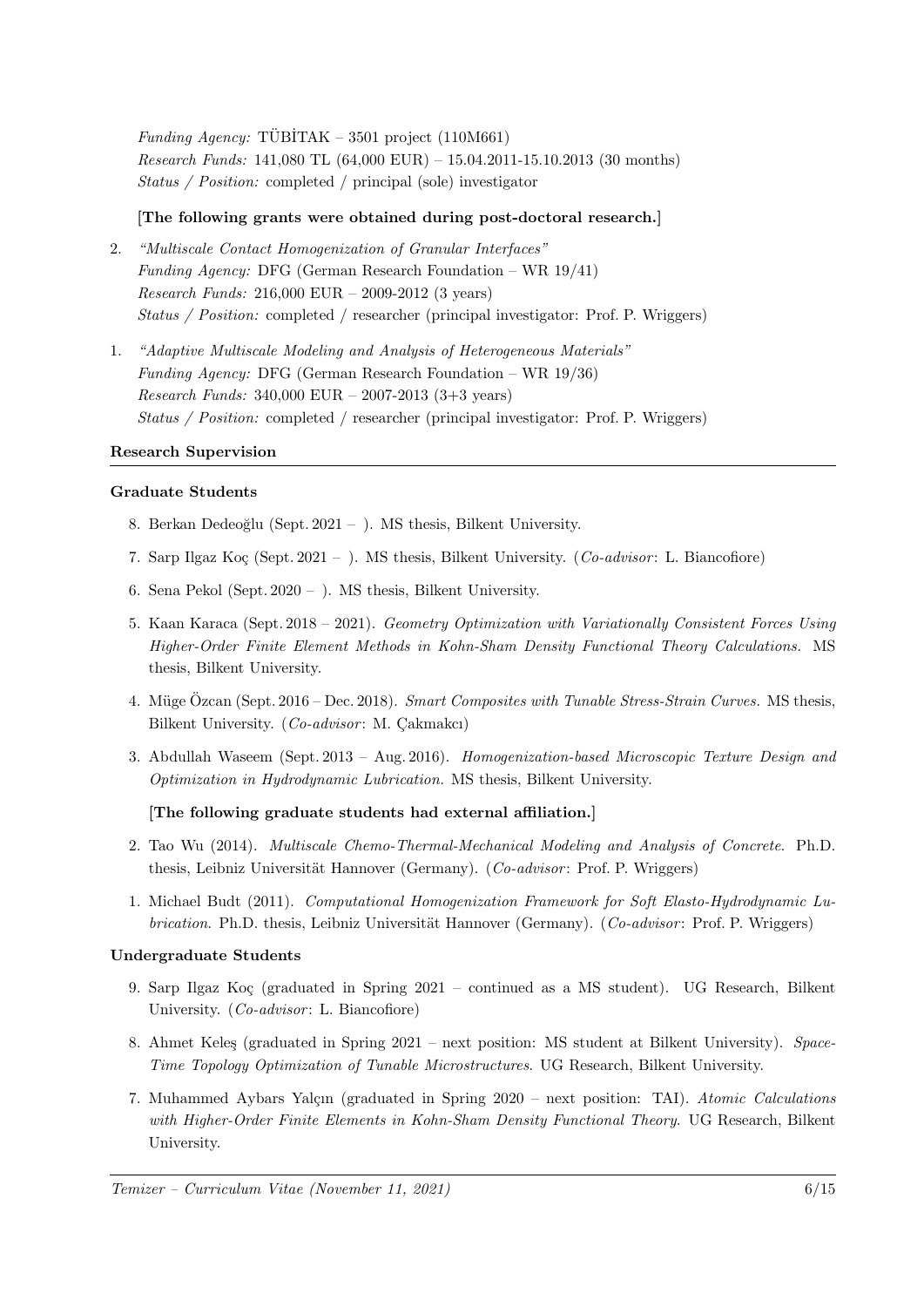- 6. Sena Pekol (graduated in Spring 2020 continued as a MS student). UG Research, Bilkent University.
- 5. Berkay Alp Cakal (graduated in Spring 2017 next position: MS student at the Technical University of Munich). Microscopic Design and Optimization of Hydrodynamically Lubricated Dissipative Interfaces. UG Research, Bilkent University. [see Publications for a journal paper]
- 4. İbrahim N. Yıldıran (graduated in Spring 2016 next position: PhD student at Koç University). Homogenization in Hydrodynamic Lubrication: Microscopic Regimes and Non-Conventional Textures. UG Research, Bilkent University. (Co-advisor: B. Çetin) [see Publications for a journal paper]
- 3. Müge Özcan (graduated in Spring  $2016$  continued as a MS student). UG Research, Bilkent University.  $(Co-advisor: M. Cakmakc1)$
- 2. Karsu İpek Kılıç (graduated in Spring 2016 next position: PhD student at Stanford University). Tuning Macroscopic Sliding Friction at Soft Interfaces: Interaction of Bulk and Surface Heterogeneities. UG Research, Bilkent University. [see Publications for a journal paper]
- 1. Gökberk Kabacaoğlu (graduated in Spring 2014 next position: PhD student at the University of Texas, Austin). Homogenization-based Multiscale Modeling of Lubricated Interfaces. UG Research, Bilkent University. [see Publications for a journal paper] Note: For this research, Gökberk was awarded TÜBİTAK 2209/A undergraduate funding in 2013.

#### Research Interests

Contrary to modelling macroscopic physical phenomena through phenomenological observations, I concentrate on lower-scale models that capture the essential physics and which interact to automatically display rich upper-scale behaviour, where the scale transition is achieved through computational homogenization. The research topics in computational mechanics that define my experience in multiscale and multiphysics modeling are associated with the homogenization-based analysis and design of heterogeneous materials and interfaces. My current research efforts are primarily focused on: (1) density functional theory calculations which explore the advantages of the finite element method, and (2) micromechanical modeling and topology optimization of tunable materials and surfaces.

#### Past and Present Research Collaborators

- Farzin Mozafari (Bilkent University, Post-doctoral Researcher )
- Luca Biancofiore (Bilkent University)
- Vikram Gavini and Phani Motamarri (University of Michigan, Ann Arbor, USA)
- Melih Çakmakcı (Bilkent University)
- $\bullet$  Barbaros Cetin (Bilkent University)
- Johann Guilleminot (Université Paris-Est, France)
- Stanisław Stupkiewicz (Institute of Fundamental Technological Research, Poland)
- Kenjiro Terada and Junji Kato (Tohoku University, Japan)
- Christian Hesch (Karlsruhe Institute of Technology, Germany)
- Mostafa Abdalla and Zafer Gürdal (Delft University of Technology, Netherlands)
- Thomas J. R. Hughes (University of Texas at Austin, USA)
- Peter Wriggers (Leibniz Universität Hannover, Germany)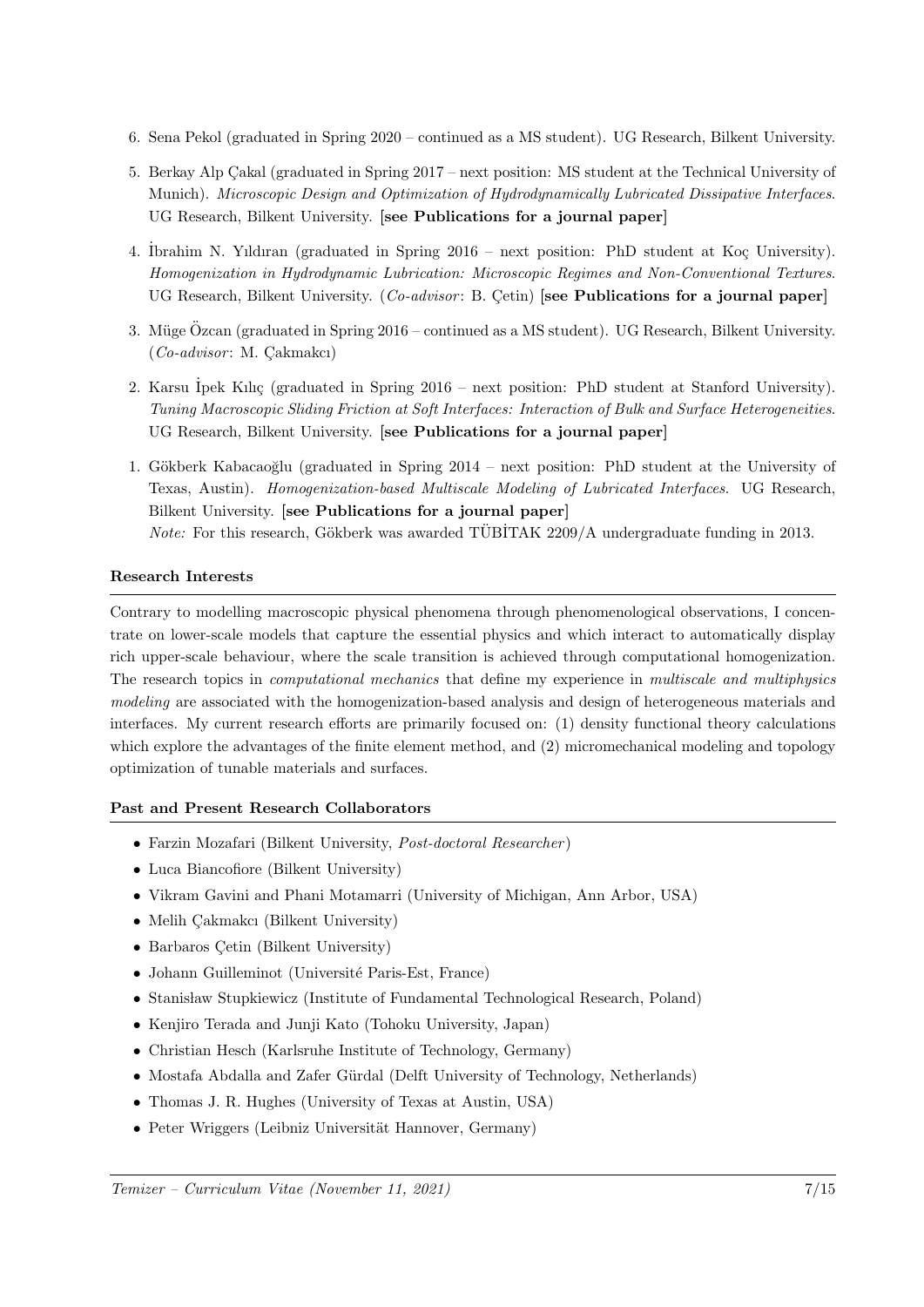#### Honors, Scholarly and Professional Activities, Achievements and Duties

#### Honors and Awards

- 2021 Most Inspiring Teacher Award (student-voted event of the Mechanical Engineering Department)
- **2018** Turkish Academy of Sciences Distinguished Young Scientist Award (TÜBA-GEBIP)
- 2015 Mustafa Parlar Foundation Young Investigator Research Incentive Award
- 2015 The Science Academy, Turkey Distinguished Young Scientist Award (BAGEP)
- 2014 Visiting Professor Fellowship Universite Paris-Est Marne-la-Vallee
- 2012 Marie Curie Career Integration Grant
- 2012 J.T. Oden Faculty Fellowship University of Texas, Austin
- 2011 TÜBİTAK Career Program Grant
- **2001** Boğaziçi Üniversitesi (İstanbul, Turkey) Graduation Class Rank 1

#### Scholarly and Professional Activities and Achievements

- 12. Contact Mechanics International Symposium (May 23-25, 2022), Chexbres (Switzerland) Member of the Scientific Committee
- 11. IGA 2018, USACM Thematic Conference (October 10-12, 2018), Austin (USA) Member of the Scientific Committee
- 10. Sabbatical leave during the 2016-2017 academic year at the University of Michigan, Ann Arbor (USA) and at the Tohoku University (Sendai, Japan).
- 9. Invited stay (*visiting professor*) at the Laboratory for Multi-Scale Modeling and Simulation, Université Paris-Est Marne-la-Vallée. Host: J. Yvonnet and Q.C. He. (January 14-31, 2014)
- 8. Invited visit to the International Research Instituite of Disaster Science, Tohoku University. Host: J. Kato and K. Terada (October 17, 2013)
- 7. 3rd International Conference on Computational Contact Mechanics (July 10-12, 2013), Lecce (Italy) Member of the Scientific Committee
- 6. Hosted J. Kato and K. Terada from the International Research Instituite of Disaster Science, Tohoku University (March 15, 2013)
- 5. ECCOMAS Young Investigators Conference (April 24-27, 2012), Aveiro (Portugal) Member of the Scientific Committee
- 4. Invited stay (*visiting researcher*) at the Institute for Computational Engineering and Sciences, University of Texas at Austin. Host: T. J. R. Hughes. (January 11-31,2012)
- 3. Travel award to the Abdus Salam International Centre for Theoretical Physics for the Joint ICTP-FANAS Conference on Trends in Nanotribology (September 12-16, 2011), Trieste (Italy)
- 2. 82nd GAMM Meeting (April 18-21, 2011), Graz (Austria) Young Researchers Minisymposium "Homogenization methods in multiscale modeling of hetereogeneous materials" [Organizer: in cooperation with Swantje Bargmann]
- 1. 1<sup>st</sup> MUSIC Summer School (September 15-17, 2010), Hannover (Germany) "Multiscale and Multiphysics Modeling of Interfaces" [Organizer: in cooperation with Britta Hirschberger]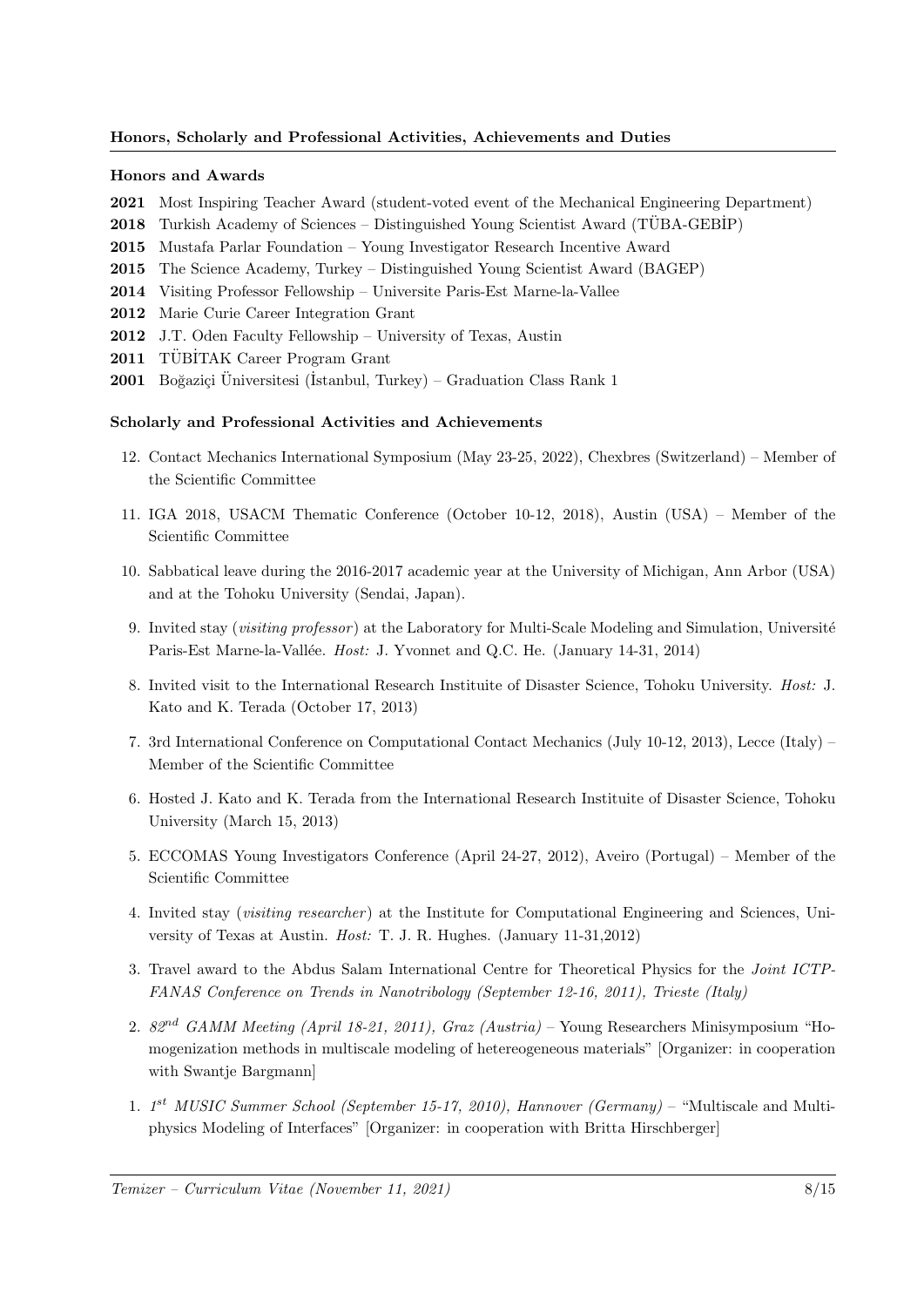#### Journal Reviewer Appointments

(The year of first review is indicated in parentheses.)

Computational Mechanics (2006), Applied Mathematical Modeling (2008), Computer Methods in Applied Mechanics and Engineering (2009), Tribology International (2010), International Journal for Numerical Methods in Engineering (2010), Entropy (2010), Advances in Engineering Software (2010), Mechanics Research Communications (2011), Mechanics Based Design of Structures and Machines (2011), International Journal of Heat and Mass Transfer (2012), International Journal of Solids and Structures (2013), International Journal of Computational Methods (2013), International Journal for Numerical Methods in Biomedical Engineering (2013), International Journal of Material Forming (2014), European Journal of Mechanics - A/Solids (2014), Computers and Mathematics with Applications (2014), Journal of Mechanical Engineering Science (2014), Materials and Structures (2015), Applied Mechanics Reviews (2015), Journal of Multiscale Computational Engineering (2016), Journal of Engineering Materials and Technology (2016), Archives of Mechanics (2019), Wear (2020), Computational Particle Mechanics (2021), Journal of Applied Mechanics (2021), Journal of Computational Design and Engineering (2021), Archive of Applied Mechanics (2021)

Editorial Board Appointment Computational Mechanics (Assistant Editor during 2012-2018, Advisory Board Member since 2018)

#### Teaching

(The teaching requirement at Bilkent University is 2 courses per semester. The semesters when 2 sections of the same course are taught instead are marked with  $\dagger$ . Video recorded semesters are marked with  $\bullet$ . Both semesters last 14 weeks. The number of lecture hours per week are shown in parentheses.)

#### Graduate Courses

ME501 (3) Mathematical Techniques in Mechanical Engineering [Spring '11; Fall '11] ME550 (3) Continuum Mechanics [Spring: '13, '14, '15, '16; Fall: '10, '17, '18• , '19, '20, '21] ME552 (3) Finite Element Method [Spring '11; Fall: '13, '15, '18]

#### Undergraduate Courses

ME101 (2) Introduction to Mechanical Engineering [Fall: '10, '11] ME231 (4) Mechanics and Materials I [Fall: '12† , '13, '14, '17] **ME232** (4) Mechanics and Materials II [Spring: '12<sup>†</sup>, '13, '14, '15, '16, '18, '19<sup>†</sup>, '20<sup>†,•</sup>, '21<sup>†</sup>] ME446 (3) Applications of Solid Mechanics [Spring '18• ; Fall: '14, '15, '19, '20, '21]

#### Teaching Experience Prior to Bilkent

- LEIBNIZ UNIVERSITÄT HANNOVER (GERMANY): Post-Doctoral Researcher Primary Instructor (Lecture and Exercise): Micromechanics (Summer 2010) [with Wenzhe Shan] Primary Instructor (Lecture and Exercise): Micromechanics (Summer 2007) Secondary Instructor (Exercise): Contact Mechanics (Winter 2006)
- University of California, Berkeley (USA): Graduate Student Instructor Introduction to the Finite Element Method (Fall 2004, Fall 2003, Fall 2002) Finite Element Methods in Nonlinear Continua (Spring 2005) Mechanical Behavior of Engineering Materials (Fall 2005, Fall 2001) Methods of Tensor Calculus and Differential Geometry (Fall 2005)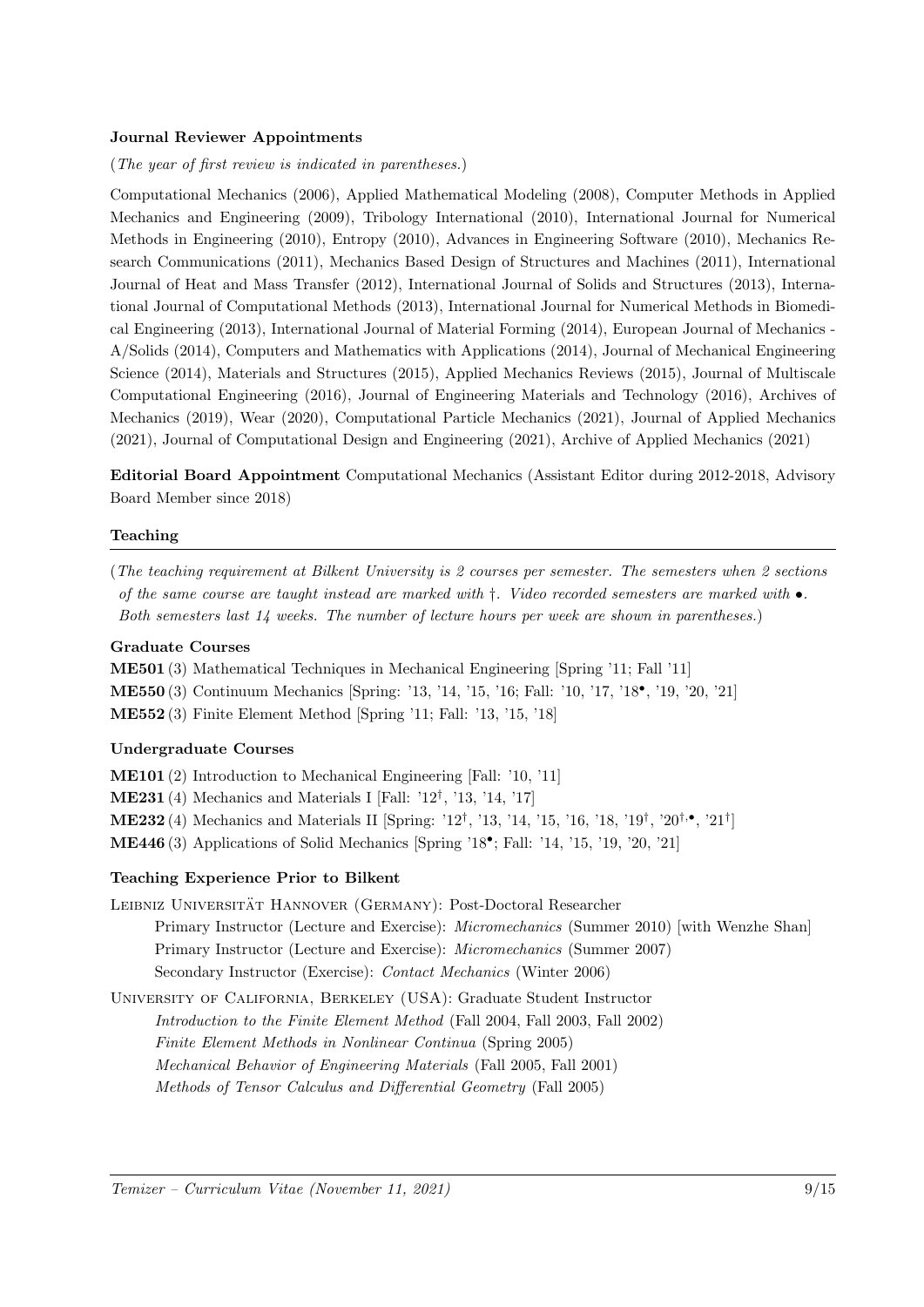#### Departmental and University Service

• MS Thesis Committee: E. Gülümser (CS, 23.12.2011), H. İ. Dokuyucu (ME, 02.08.2012), C. Birlik (ME, 04.09.2012), B. Sert (IE, 29.05.2014), M. Ahmadi (ME, 25.12.2017), S. Firooz (ME, 18.06.2019), H. Ahmed (ME, 07.08.2019), Y.M. Korkmaz (ODTÜ-AE, 11.09.2019), S. S. Gamaniel (ME, 27.11.2020) PhD Oral Exam: S. Nadimi (ME, 01.06.2012), V. T. Kılıç (EE, 23.05.2013), G. B. Bayraktar (ME, 11.06.2014), M. Ghasabeh (ODTÜ-CE, 21.05.2015), H. Gülasık (ODTÜ-AE, 24.05.2016), M. Alkhaled (ME, 16.12.2019), H. Mohamed (ME, 26.05.2021), H. Ahmed (ME, 26.05.2021), O. Mohamed (ME, 03.12.2021)

PhD Thesis Committee: S. Nadimi (ME), K. Yavuz (UNAM), H. Ahmed (ME)

- I have routinely been involved in departmental duties such as curriculum review, lab equipment design and purchase, advising of undergraduates as well as ABET accreditation work.
- Regularly presented the Mechanical Engineering Department to prospective students
- Member of the engineering faculty committee for the evaluation of MATH 101/102 (2012-2013 academic year) and MATH 101/102 & PHYS 101/102 course content (2015-2016 academic year)
- Departmental exchange program coordinator (Fall 2010 Spring 2014)
- Departmental seminar series coordinator (Spring 2014 Spring 2015)
- Member of Search Committee for the Dean of Faculty of Engineering (May-August 2016)
- Member of Faculty Search Committee for the Mechanical Engineering Department (since Fall 2010)
- Faculty Executive Board (FYK) member (01.10.2015-31.08.2016 and 24.10.2018-23.10.2021)
- Vice Chair of the Mechanical Engineering Department (10.03.2014 30.09.2019)

#### Invited Lectures and Talks

#### Keynote and Semi-Plenary Lectures

- 4. [Keynote] Temizer, I. (May 25, 2015). Hierarchical NURBS in Frictionless Contact.  $4^{th}$  International Conference on Computational Contact Mechanics (May 27-29, 2015), Leibniz Universität Hannover (Germany).
- 3. [Semi-Plenary] Temizer, ˙I. (April 14, 2014). Computational Contact Mechanics: Isogeometric Analysis, Mortar Methods, Mixed Formulations. Computational Engineering and Science for Safety and Environmental Problems (April 13-16, 2014), Sendai (Japan).
- 2. [Keynote] Temizer, ˙I. (March 29, 2012). Multiphysics Interface Homogenization in Granular and Fluid Film Lubrication. EUROMECH Colloquium: New Trends in Contact Mechanics (March 27-31, 2012), Cargese, Corsica (France).
- 1. [Keynote] Temizer, İ. (June 15, 2011). Multiphysics Homogenization Techniques: Thermoelasticity and Lubrication.  $2^{nd}$  International Conference on Computational Contact Mechanics (June 15-17, 2011), Leibniz Universität Hannover (Germany).

#### Invited Talks

20. Temizer, ˙I. (June 24, 2017). Computational Contact Mechanics: Basis of IGA and its application to surface mechanics. 31st Nonlinear CAE Workshop (JANCAE), University of Tokyo, Tokyo (Japan).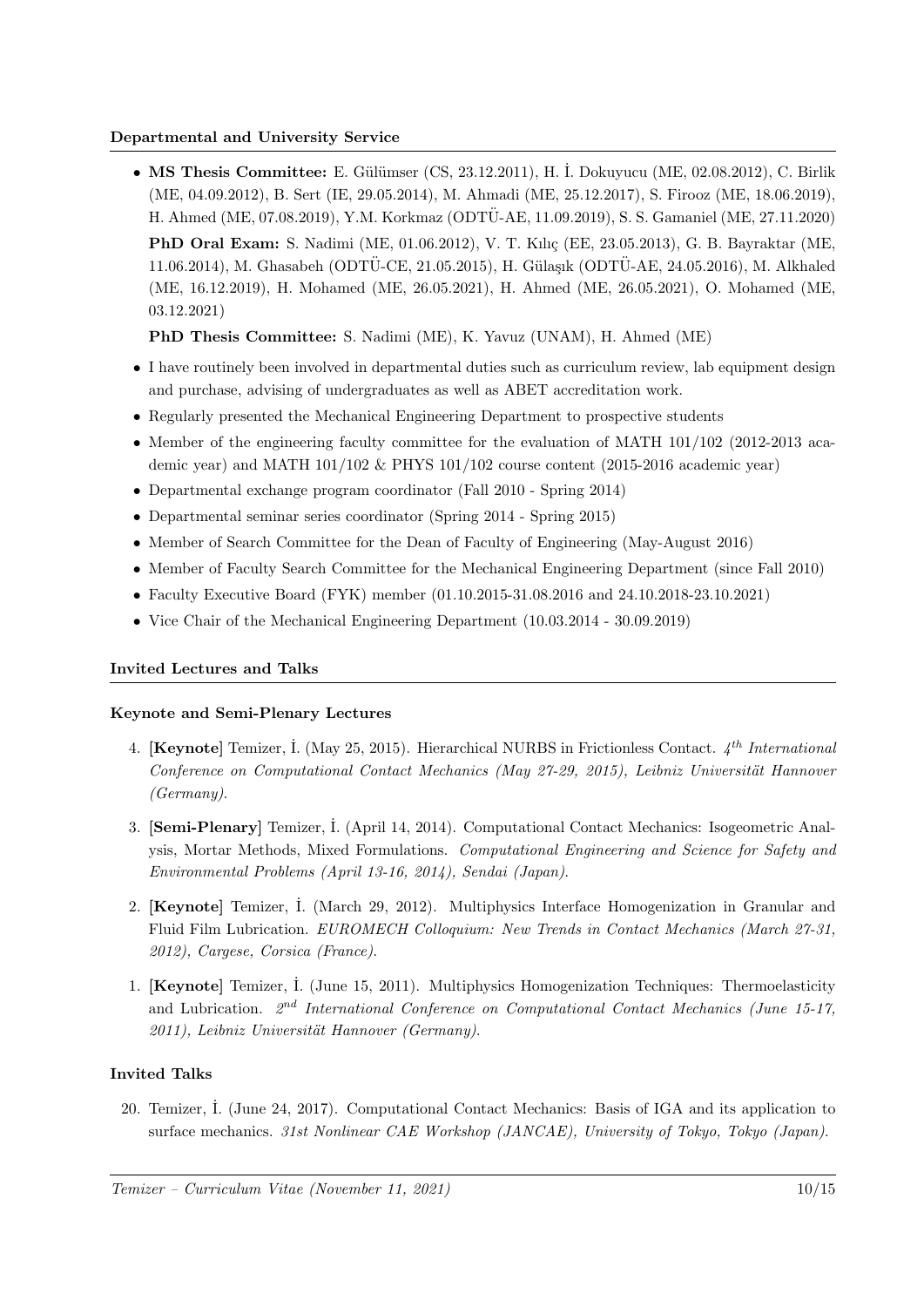- 19. Temizer, ˙I. (May 1, 2017). Computational Frameworks for Materials and Interfaces: Homogenization Approaches and Algorithmic Aspects. International Research Institute of Disaster Science, Tohoku University, Sendai (Japan).
- 18. Temizer, ˙I. (February 23, 2016). Hierarchical NURBS in Frictionless Contact. Institute of Applied Mathematics, Middle East Technical University, Ankara (Turkey).
- 17. Temizer, ˙I. (April 14, 2015). Computational Contact Mechanics: An Interplay between Finite Elements and Optimization. Department of Mathematics, Bilkent University, Ankara (Turkey).
- 16. Temizer, İ. (November 28, 2014). Optimization in Computational Interface Mechanics. Department of Industrial Engineering, Bilkent University, Ankara (Turkey).
- 15. Temizer, İ. (May 16, 2014). Hesaplamalı Temas Mekaniği: İzogeometrik Analiz, Harç Metodları, Karma Yaklaşımlar. Department of Mechanical Engineering, Trakya University, Edirne (Turkey).
- 14. Temizer, ˙I. (January 23, 2014). Computational Multiscale Tribology for Soft Interfaces. Multiscale Modeling and Simulation Lab, Université Paris-Est Marne-la-Vallée (France).
- 13. Temizer, ˙I. (October 17, 2013). Soft Matter Friction: Multiscale Basis and Computational Aspects. International Institute of Disaster Science, Tohoku University, Sendai (Japan).
- 12. Temizer, ˙I. (October 25, 2012). Thermodynamically- and Algorithmically-Consistent Nonlinear Homogenization Frameworks: Materials and Contact Interfaces. Multiscale Modeling and Simulation Lab, Université Paris-Est Marne-la-Vallée. (France).
- 11. Temizer, ˙I. (July 20, 2012). Homogenization-based Multiscale Analysis of Materials and Interfaces. SIMTECH Cluster of Excellence, University of Stuttgart (Germany).
- 10. Temizer, ˙I., (September 30, 2011) Mortar-Based Contact Treatment in Isogeometric Analysis with NURBS. Department of Naval Architecture and Ocean Engineering, Seoul National University (South Korea).
- 9. Temizer, ˙I. (June 21, 2011). Mortar-Based Frictional Contact Treatment in Isogeometric Analysis with NURBS. Institute of Aerospace Structures and Computational Mechanics, Delft University of Technology (Netherlands).
- 8. Temizer, I. (June 29, 2010). Thermodynamics of Homogenization for Materials and Contact Interfaces at Finite Deformations. Institute of Mechanics, TU München, Munich (Germany).
- 7. Temizer, ˙I. (June 24, 2010). Thermodynamics of Homogenization for Materials and Contact Interfaces at Finite Deformations. Institute of Mechanics, TU Dortmund, Dortmund (Germany).
- 6. Temizer, ˙I. (February 19, 2010). Computational Contact Homogenization Techniques for Multiphysics Problems. Deparment of Mechanical Engineering, Bilkent University, Ankara (Turkey).
- 5. Temizer, ˙I. (October 7, 2009). Computational Contact Homogenization Techniques for Multiphysics Problems. Faculty of Engineering and Natural Sciences, Sabancı University, İstanbul (Turkey).
- 4. Temizer, ˙I. (April 29, 2009). Contact homogenization methodologies: Theoretical and numerical frameworks. Institute of Mechanics, Army University, Munich (Germany).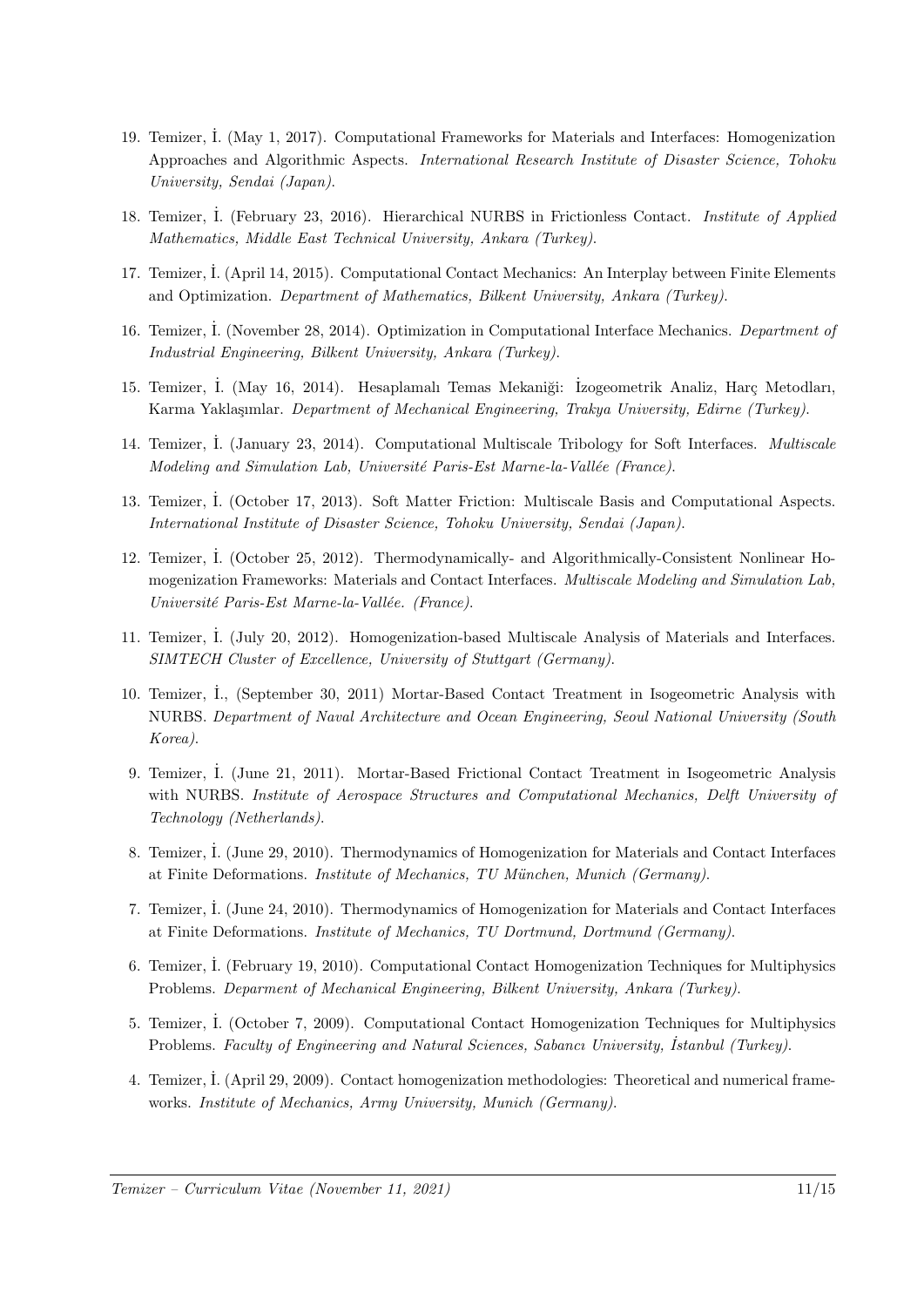- 3. Temizer, ˙I. (December 03, 2008). Strategies for the finite deformation analysis of microheterogeneous structures and systems: Multiscale aspects and adaptivity. Department of Applied Mechanics, Chalmers University of Technology, Göteborg (Sweden).
- 2. Temizer, ˙I. (April 15, 2008). Multiscale Analysis Methodologies for Volumetric and Contact Homogenization Problems. Department of Mechanical and Manufacturing Engineering, University of Calgary, Calgary (Canada).
- 1. Temizer, I. (March 4, 2008). Multiscale Analysis Methodologies for Volumetric and Contact Homogenization Problems. Department of Mechanical Engineering, Massachusetts Institute of Technology, Cambridge (USA).

#### Invited Summer School Lectures

School of Multiscale Modelling of Materials and Structures (September 9-11, 2009), Zakopane (Poland): 18 × 45min invited lectures at the summer school organized by the University of Technology in Czestochowa and by the Section of Mechanics of Structures and Materials of the Committee for Civil Engineering of Polish Academy of Science [in cooperation with Varvara Kouznetsova and Stefan Löhnert]

#### Conference Presentations

(The presentation is held by the first person. Advised and co-adivsed student names are underlined.)

- (\*) Due to COVID-19, three conference presentations which were planned for 2020 could not take place: (1) CMIS 2020 (May 13-15, 2020 – Lausanne, Switzerland), (2) WCCM-ECCOMAS 2020 (July 19-24,  $2020$  – Paris, France) and (3) SOLMECH 2020 (September 7-10,  $2020$  – Wrocław, Poland).
- 39. Temizer, ˙I., Motamarri, P., Gavini, V. (July 29, 2019). NURBS-based Non-Periodic FEM Framework for Kohn-Sham Density Functional Theory. 15th U.S. National Congress on Computational Mechanics (USNCCM) (28 July - 1 August, 2019), Austin (USA).
- 38. Waseem, A., Temizer, ˙I., Kato, J. and Terada, K. (June 8, 2016). Homogenization-Based Design and Optimization of Lubrication Interface Textures. 7th European Congress on Computational Methods in Applied Sciences and Engineering Mechanics (ECCOMAS) (June 5-10, 2016), Crete (Greece).
- 37. Temizer, I., Waseem, A., and Kabacaoğlu, G. (October 13, 2015). Homogenization-Based Design and Optimization of Lubrication Interface Textures. 3rd International Workshops on Advances in Computational Mechanics (IWACOM) (October 12-14, 2015), Tokyo (Japan).
- 36. Temizer, I. and Kabacaoğlu, G. (September 14, 2015). Homogenization of Soft Interfaces in Time-Dependent Hydrodynamic Lubrication. 11th European Conference on Numerical Mathematics and Advanced Applications (ENUMATH) (September 14-18, 2015), Ankara (Turkey).
- 35. Temizer, I. and Kabacaoğlu, G. (April 27, 2015). Homogenization of Soft Interfaces in Time-Dependent Hydrodynamic Lubrication. 1st Pan-American Congress on Computational Mechanics (PANACM) (April 27-29, 2015), Buenos Aires (Argentina).
- 34. Temizer, İ. (February 25, 2015). Soft Interface Friction Across the Scales: Thermomechanical Interactions and Dissipation Partitioning. EUROMECH Colloquium: Multi-scale computational methods for bridging scales in materials and structures (February 23-25, 2015), Eindhoven University of Science and Technology, Eindhoven (Netherlands).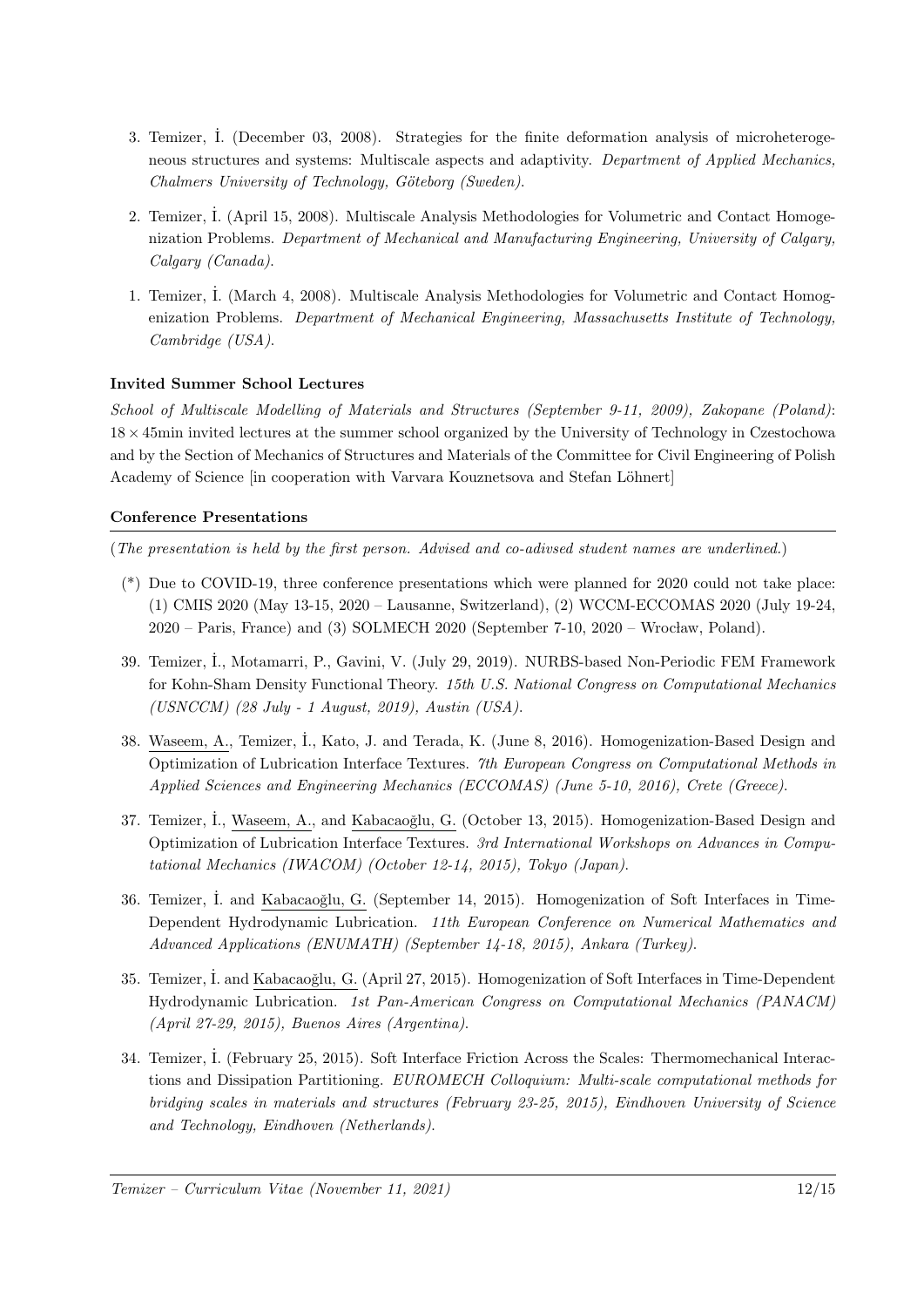- 33. Temizer, ˙I. (July 21, 2014). Homogenization of Soft Interface Friction: Isogeometric Framework and Elastic Boundary Layers. 11th World Congress on Computational Mechanics (WCCM) (July 20-25, 2014), Barcelona (Spain).
- 32. Temizer, İ., Abdalla, M.M. and Gürdal, Z. (June 16, 2014). An Interior Point Method for Isogeometric Contact. 17th U.S. National Congress on Theoretical & Applied Mechanics (USNCTAM) (June 15-20, 2014), Michigan (USA).
- 31. Temizer, İ. and Kabacaoğlu, G. (April 14, 2014). Homogenization-based Multiscale Modeling of Lubricated Interfaces. Computational Engineering and Science for Safety and Environmental Problems (April 13-16, 2014), Sendai (Japan).
- 30. Kabacaoğlu, G. and Temizer, İ. (July 24, 2013). Homogenization-based Multiscale Modeling of Lubricated Interfaces. 12th U.S. National Congress on Computational Mechanics (USNCCM) (July 22-25, 2013), Raleigh (USA).
- 29. Temizer, ˙I. (July 23, 2013). Sliding Friction Across the Scales: Thermomechanical Interactions and Dissipation Partitioning. 12th U.S. National Congress on Computational Mechanics (USNCCM) (July 22-25, 2013), Raleigh (USA).
- 28. Wu, T., Temizer, İ. and Wriggers. (June 19, 2013). A Multiscale Method to analyze the deterioration due to Alkali Silica Reaction considering the effects of temperature and relative humidity. V International Conference on Coupled Problems in Science and Engineering (June 17-19, 2013), Ibiza (Spain).
- 27. Temizer, İ. (October 22, 2012). Homogenization-based Scale Transitions in Finite Deformation Thermomechanics . 1st International Workshop on Physics Based Modeling of Material Properties and Experimental Observations (22-23 October 2012), Ankara (Turkey).
- 26. Temizer, ˙I. (September 12, 2012). Computational Multiscale Modeling of Thermomechanical Contact. 6th European Congress on Computational Methods in Applied Sciences and Engineering Mechanics (ECCOMAS) (10-14 September 2012), Vienna (Austria).
- 25. Hajibeik, N., Temizer, İ., Löhnert, S. and Wriggers, P. (September 12, 2012). Scale adaptivity for a multiscale analysis of composite substructures. 6th European Congress on Computational Methods in Applied Sciences and Engineering (ECCOMAS) (10-14 September 2012), Vienna, Austria.
- 24. Weidlich, R., Temizer, I. and Wriggers, P. (September 12, 2012). A three-dimensional homogenization technique for granular interfaces. 6th European Congress on Computational Methods in Applied Sciences and Engineering Mechanics (ECCOMAS) (10-14 September 2012), Vienna (Austria).
- 23. Wu, T., Temizer, ˙I. and Wriggers, P. (July 19, 2012). Multiscale Modeling of Alkali Silica Reaction Induced Damage in Concrete: Coupled Hydro-Chemical and Thermo-Mechanical Effects. 10th World Congress On Computational Mechanics (WCCM) (8-13 July, 2012), Sao Paolo (Brazil).
- 22. Temizer, I. (April 27, 2012). Computational Contact Homogenization of Granular Interfaces. 1st ECCOMAS Young Investigators Conference (April 24-27, 2012), Aveiro (Portugal).
- 21. Wu, T., Temizer, ˙I. and Wriggers, P. (March 28, 2012). Computational Thermal Homogenization of Concrete.  $83<sup>rd</sup>$  Annual Meeting of the International Association of Applied Mathematics and Mechanics (GAMM) (March 26-30, 2012), Darmstadt (Germany).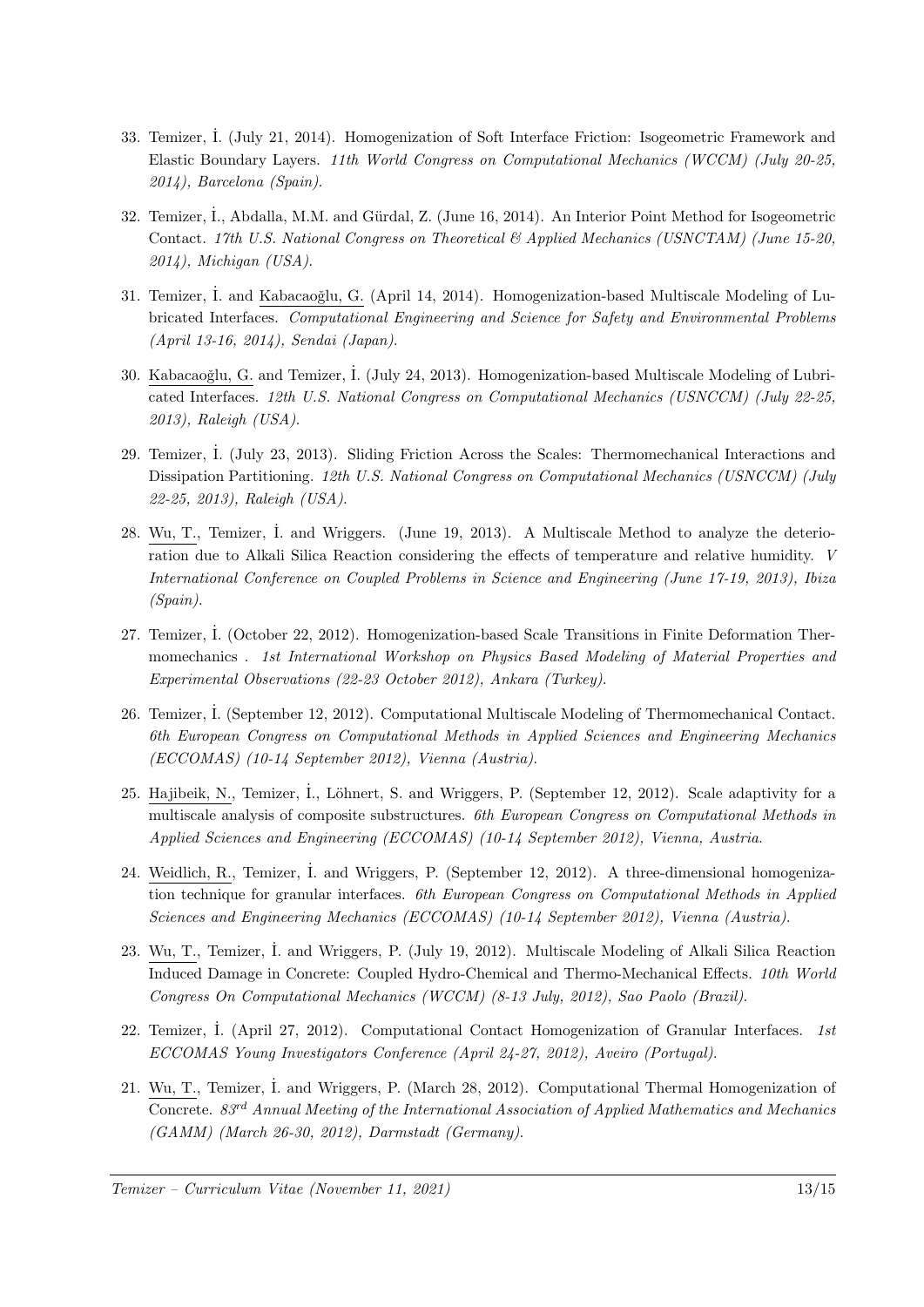- 20. Hajibeik, N., Temizer, ˙I., L¨ohnert, S. and Wriggers, P. (September 22, 2011). Adaptive Multi-Scale Failure Analysis based on Error Estimation. Composites 2011, 3rd ECCOMAS Thematic Conference on the Mechanical Response of Composites (September 21-23, 2011), Hanover (Germany).
- 19. Wu,T., Temizer, ˙I. and Wriggers, P. (September 8, 2011). A Method of Two-Scale Chemo-Thermal-Mechanical Coupling for Concrete. XI International Conference on Computational Plasticity Fundamentals and Applications (September 7-9, 2011), Barcelona (Spain).
- 18. Hajibeik, N., Temizer, İ., Löhnert, S. and Wriggers, P. (April 19, 2011). Adaptive Multiscale Failure Analysis based on Error Estimation.  $82^{nd}$  Annual Meeting of the International Association of Applied Mathematics and Mechanics (GAMM) (April 18-21, 2011), Graz (Austria).
- 17. Wu, T., Temizer, ˙I. and Wriggers, P. (April 19, 2011). Computational Homogenization of Damage in the Hardened Cement Paste due to Alkali Silica Reaction.  $82^{nd}$  Annual Meeting of the International Association of Applied Mathematics and Mechanics (GAMM) (April 18-21, 2011), Graz (Austria).
- 16. Temizer, İ., Budt and M., Wriggers, P. (April 19, 2011). Homogenization in Finite Deformation Elastohydrodynamic Lubrication.  $82<sup>nd</sup>$  Annual Meeting of the International Association of Applied Mathematics and Mechanics (GAMM) (April 18-21, 2011), Graz (Austria).
- 15. Temizer, ˙I., De Lorenzis, L., Wriggers, P. and Hughes, T.J.R. (January 15, 2011). Contact Treatment in Isogeometric Analysis with NURBS. 1st USACM Thematic Conference on Isogeometric Analysis (January 13-15, 2011), University of Texas, Austin (USA).

[The following talks were given during post-doctoral research.]

- 14. Budt, M., Temizer, ˙I. and Wriggers, P. (July 22, 2010). Analysis of Lubricated Contact with Rough Surfaces. 9th World Congress on Computational Mechanics (July 19-23, 2010), Sydney (Australia).
- 13. Temizer, İ. and Wriggers, P. (July 22, 2010). Multiscale Modeling of Thermal Conduction Through Heterogeneous Contact Interfaces. 9th World Congress on Computational Mechanics (July 19-23, 2010), Sydney (Australia).
- 12. Temizer, ˙I. and Wriggers, P. (May 21, 2010). Space-Time Homogenization of Inelastic Contact Boundary Layers. IV European Conference on Computational Mechanics (ECCM) (May 16-21, 2010), Paris (France).
- 11. Temizer, ˙I. and Wriggers, P. (March 29, 2010). Homogenization Frameworks for Heterogeneous Contact Topographies. 2nd German-Japanese Workshop on Computational Mechanics (March 28-29, 2010), Yokohama (Japan).
- 10. Temizer, İ. and Wriggers, P. (March 24, 2010). Homogenization in Finite Thermoelasticity.  $81^{st}$ Annual Meeting of the International Association of Applied Mathematics and Mechanics (GAMM) (March 22-26, 2010), Karlsruhe (Germany).
- 9. Temizer, ˙I. and Wriggers, P. (September 18, 2009). Computational thermal contact conductance characterization. 1<sup>st</sup> International Conference on Computational Contact Mechanics (September 16-18, 2009), University of Solento, Lecce (Italy).
- 8. Wriggers, P. and Temizer, ˙I. (July 18, 2009). On multi-scale methods in computational contact mechanics: Multiphysics homogenization methodologies. 10th U.S. National Congress on Computational Mechanics (USNCCM) (July 16-19, 2009), Columbus (USA).